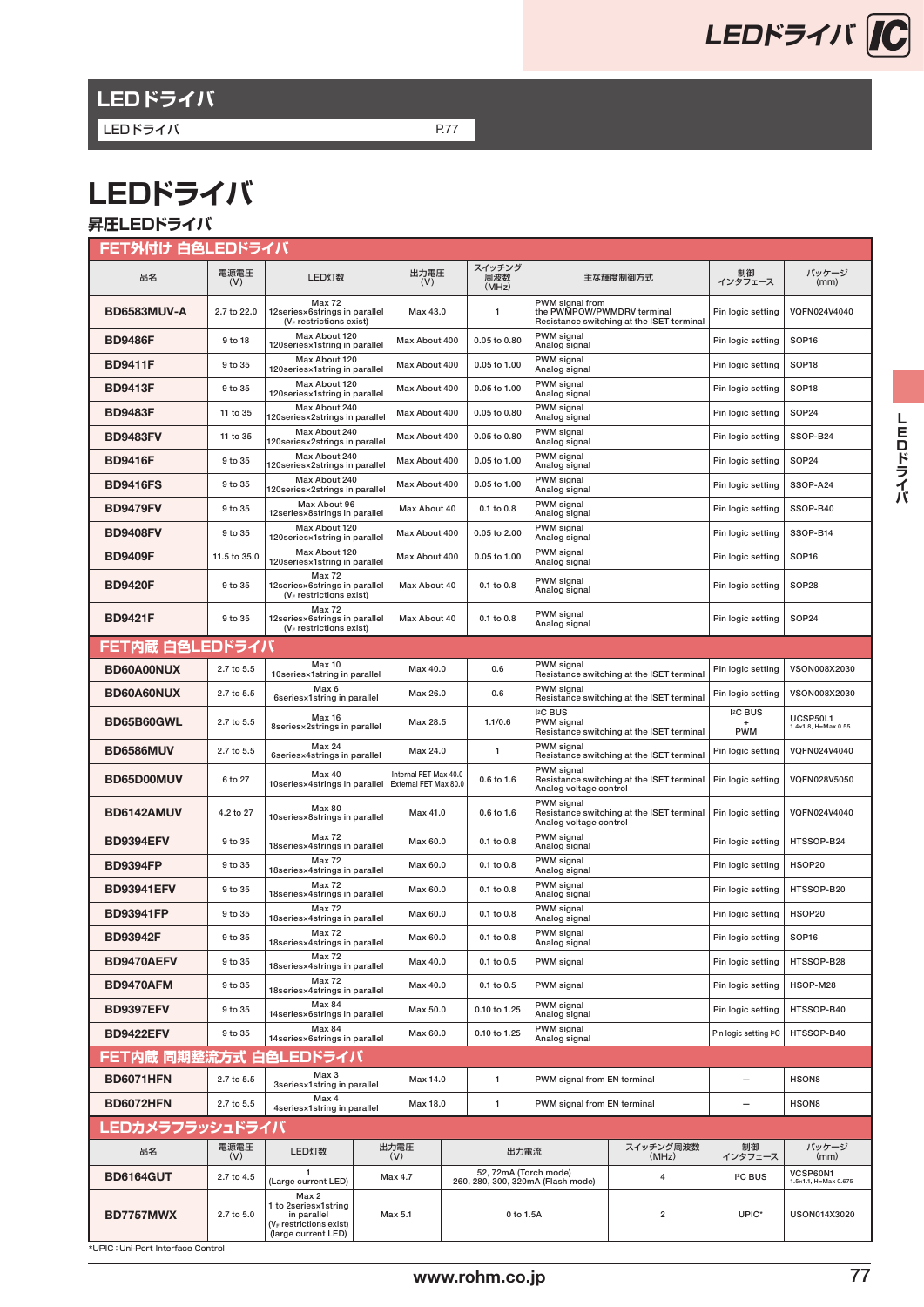

#### **昇圧LEDドライバ**

|            | ヘッドライト用LEDドライバ      |             |               |    |           |             |                |              |                 |              |                             |                  |
|------------|---------------------|-------------|---------------|----|-----------|-------------|----------------|--------------|-----------------|--------------|-----------------------------|------------------|
|            | 品名                  | 電源電圧<br>(V) | アプリケーション      | ch | 耐圧<br>(V) | 出力電流        | 調光<br>モード      | DC/DC        | 動作温度            | バッケージ        | ComfySIL™<br>機能安全*1<br>カテゴリ | 車載対応<br>AEC-Q100 |
|            | <b>BD18351EFV-M</b> | 4.5 to 65.0 |               |    |           | Depend on   | PWM/<br>Analog |              |                 | HTSSOP-B24   | FSs                         | <b>YES</b>       |
|            | <b>BD18353EFV-M</b> | 5 to 65     | Head Lamp/DRL |    | 65        | Extra parts | PWM/<br>Analog | <b>Boost</b> | $-40$ to $+125$ | HTSSOP-B20   | FSs                         | <b>YES</b>       |
| <b>New</b> | <b>BD18353MUF-M</b> | 5 to 65     |               |    |           |             | 1, 2           |              |                 | VQFN20FV3535 | FSs                         | YES              |

◎ComfySIL™は、ローム株式会社の商標または登録商標です。<br>\*1 「ComfySIL™機能安全カテゴリ」の詳細については表紙の裏面をご覧ください。

#### **降圧LEDドライバ**

|        | DC/DCコンバータタイプ 降圧型LED照明ドライバ     |              |                      |                    |           |                  |                   |            |                          |                |                 |                   |                             |                  |
|--------|--------------------------------|--------------|----------------------|--------------------|-----------|------------------|-------------------|------------|--------------------------|----------------|-----------------|-------------------|-----------------------------|------------------|
|        | 品名                             | 電源電圧<br>(V)  |                      | スイッチング端子電圧<br>(V)  |           |                  | Ron<br>$(\Omega)$ |            |                          | 発信周波数<br>(kHz) |                 | 過電流保護             |                             | バッケージ            |
|        | BM531011                       | 9.0 to 35.0  |                      | 250                |           | $0.93$ (Typ)     |                   |            | Max 440                  |                |                 | ↙                 | DIP7AK                      |                  |
|        | <b>BD94062F</b>                | 10.5 to 35.0 |                      |                    | -         |                  | -                 |            | Max 800                  |                |                 | ↙                 | SOP <sub>16</sub>           |                  |
|        | PFCダイレクト電流共振タイプ 大画面向け白色LEDドライバ |              |                      |                    |           |                  |                   |            |                          |                |                 |                   |                             |                  |
|        | 品名                             | 電源電圧<br>(V)  |                      | 駆動方式               |           | 発振周波数可変<br>(kHz) |                   |            | 主な輝度制御方式                 |                |                 | 制御インタフェース         |                             | バッケージ            |
|        | <b>BD92111F</b>                | 8.0 to 18.0  |                      | <b>Half Bridge</b> | 30 to 200 |                  |                   | PWM signal |                          |                |                 | Pin logic setting | SOP <sub>18</sub>           |                  |
|        | <b>BD94121F</b>                | 9.0 to 18.0  |                      | <b>Half Bridge</b> |           | 30 to 300        |                   |            | PWM signal/Analog signal |                |                 | Pin logic setting | SOP <sub>18</sub>           |                  |
|        | <b>BD94122F</b>                | 9.0 to 18.0  |                      | <b>Half Bridge</b> |           |                  | 30 to 300         |            | PWM signal/Analog signal |                |                 | Pin logic setting | SOP <sub>18</sub>           |                  |
| E<br>D | ヘッドライト用LEDドライバ                 |              |                      |                    |           |                  |                   |            |                          |                |                 |                   |                             |                  |
| ラ      | 品名                             | 電源電圧<br>(V)  | アプリケーション             |                    | ch        | 耐圧<br>(V)        |                   | 出力電流       | 調光<br>モード                | DC/DC          | 動作温度<br>(C)     | バッケージ             | ComfySIL™<br>機能安全*1<br>カテゴリ | 車載対応<br>AEC-Q100 |
| JV New | <b>BD18395EFV-M</b>            | 4.5 to 70.0  | <b>Head Lamp/DRL</b> |                    |           | 70               |                   | 2A         | PWM/<br>Analog           | <b>Buck</b>    | $-40$ to $+125$ | HTSSOP-B20        | <b>FSs</b>                  | <b>YES</b>       |

◎ComfySIL™は、ローム株式会社の商標または登録商標です。<br>\*1「ComfySIL™機能安全カテゴリ」の詳細については表紙の裏面をご覧ください。

#### **昇降圧LEDドライバ**

|                | 白色LEDドライバ            |                          |                |             |                         |                        |                                   |                 |                     |                             |                  |  |  |  |  |
|----------------|----------------------|--------------------------|----------------|-------------|-------------------------|------------------------|-----------------------------------|-----------------|---------------------|-----------------------------|------------------|--|--|--|--|
| 品名             | 電源電圧<br>昇圧FET<br>(V) |                          | ch             | 出力電圧<br>(V) | 出力電流<br>(mA)            | スイッチング<br>周波数<br>(MHz) | PWM調光率                            | 動作温度<br>(C)     | パッケージ               | ComfySIL™<br>機能安全*1<br>カテゴリ | 車載対応<br>AEC-Q100 |  |  |  |  |
| BD81A24EFV-M   | 4.5 to 35.0          | Internal                 | 4              | Max 40      | Max 120/ch              | 0.2 to 2.2             | 10.000:1@100Hz                    | $-40$ to $+125$ | HTSSOP-B28          | <b>FSs</b>                  | <b>YES</b>       |  |  |  |  |
| BD81A24MUV-M   | 4.5 to 35.0          | Internal                 | 4              | Max 40      | Max 120/ch              | $0.2$ to $2.2$         | 10.000:1@100Hz                    | $-40$ to $+125$ | <b>VQFN28SV5050</b> | <b>FSs</b>                  | <b>YES</b>       |  |  |  |  |
| BD81A24MUF-M   | 4.5 to 35.0          | Internal                 | $\overline{a}$ | Max 40      | Max 120/ch              | 0.2 to 2.2             | 10.000:1@100Hz                    | $-40$ to $+125$ | <b>VQFN28FV5050</b> | <b>FSs</b>                  | <b>YES</b>       |  |  |  |  |
| BD81A44EFV-M   | 4.5 to 35.0          | External                 | 4              | Max 40      | Max 120/ch              | $0.2$ to $2.2$         | 10.000:1@100Hz                    | $-40$ to $+125$ | HTSSOP-B28          | <b>FSs</b>                  | <b>YES</b>       |  |  |  |  |
| BD81A44MUV-M   | 4.5 to 35.0          | External                 | 4              | Max 40      | <b>Max 120/ch</b>       | 0.2 to 2.2             | 10.000:1@100Hz                    | $-40$ to $+125$ | <b>VQFN28SV5050</b> | <b>FSs</b>                  | <b>YES</b>       |  |  |  |  |
| BD81A44MUF-M   | 4.5 to 35.0          | External                 | 4              | Max 40      | <b>Max 120/ch</b>       | 0.2 to 2.2             | 10.000:1@100Hz<br>$-40$ to $+125$ |                 | <b>VQFN28FV5050</b> | <b>FSs</b>                  | <b>YES</b>       |  |  |  |  |
| BD81A74EFV-M   | 4.5 to 35.0          | External                 | $\overline{a}$ | Max 40      | Max 120/ch              | 0.2 to 2.2             | 10.000:1@100Hz<br>$-40$ to $+125$ |                 | HTSSOP-B28          | <b>FSs</b>                  | <b>YES</b>       |  |  |  |  |
| BD81A74MUV-M   | 4.5 to 35.0          | External                 | 4              | Max 40      | Max 120/ch              | $0.2$ to $2.2$         | 10.000:1@100Hz                    | $-40$ to $+125$ | <b>VQFN28SV5050</b> | <b>FSs</b>                  | <b>YES</b>       |  |  |  |  |
| BD81A76EFV-M   | 4.5 to 35.0          | External                 | 6              | Max 40      | Max 120/ch              | 0.2 to 2.2             | 10.000:1@100Hz                    | $-40$ to $+125$ | HTSSOP-B30          | <b>FSs</b>                  | <b>YES</b>       |  |  |  |  |
| ヘッドライト用LEDドライバ |                      |                          |                |             |                         |                        |                                   |                 |                     |                             |                  |  |  |  |  |
| 品名             | 電源電圧<br>(V)          | アプリ<br>ケーション             | ch             | 耐圧<br>(V)   | 出力電流                    | 調光モード                  | DC/DC                             | 動作温度<br>(C)     | パッケージ               | ComfySIL™<br>機能安全*1<br>カテゴリ | 車載対応<br>AEC-Q100 |  |  |  |  |
| BD8381AEFV-M   | 5 to 30              | Head Lamp/<br><b>DRL</b> |                | 50          | Depend on<br>extraparts | PWM/DC                 | Buck-Boost,<br>Boost, Buck        | $-40$ to $+125$ | HTSSOP-B28          | FSs                         | <b>YES</b>       |  |  |  |  |

◎ComfySIL™は、ローム株式会社の商標または登録商標です。<br>\*1「ComfySIL™機能安全カテゴリ」の詳細については表紙の裏面をご覧ください。

#### **ライティング向けLEDドライバ**

|                  | 650V LED照明用ACDCコントローラ |                 |                          |          |                 |                    |                  |  |  |  |  |  |  |  |  |
|------------------|-----------------------|-----------------|--------------------------|----------|-----------------|--------------------|------------------|--|--|--|--|--|--|--|--|
| 品名               | 電源電圧<br>(V)           | AC電圧入力<br>(Vac) | PFC機能内蔵                  | MOSFET内蔵 | LED平均電流<br>(mA) | スイッチング周波数<br>(kHz) | パッケージ            |  |  |  |  |  |  |  |  |
| <b>BM520Q15F</b> | 8.9 to 26.0           | 80 to 275       | $\overline{\phantom{0}}$ |          | up to 200       | 20 to 200          | SOP <sub>8</sub> |  |  |  |  |  |  |  |  |
| <b>BM521Q25F</b> | 8.9 to 25.0           | 80 to 275       |                          |          | up to 200       | 20 to 300          | SOP <sub>8</sub> |  |  |  |  |  |  |  |  |
| BD521GOFJ        | 8.9 to 25.0           | 80 to 275       |                          | -        | $\equiv$        | 20 to 300          | SOP-J8           |  |  |  |  |  |  |  |  |

#### **インダクタ不要(チャージポンプ)LEDドライバ**

| White LED Drivers . |            |       |             |              |             |                                                                      |                   |              |  |
|---------------------|------------|-------|-------------|--------------|-------------|----------------------------------------------------------------------|-------------------|--------------|--|
| 品名                  | 電源電圧       |       |             | チャージポンプ昇圧回路  |             |                                                                      |                   | パッケージ        |  |
|                     | (V)        | LED灯数 | 出力電圧<br>(V) | 出力電流<br>(mA) | ポンプ周波数      | 主な輝度制御方式                                                             | 制御インタフェース         |              |  |
| <b>BD1604MUV</b>    | 2.7 to 5.5 | to 4  | Max 4.5     | 120          | 1MHz        | PWM control via EN terminal Resistance<br>switching at ISET terminal | Pin logic setting | VQFN016V3030 |  |
| <b>BD2606MVV</b>    | 2.7 to 5.5 | to 6  | Max 4.7     | 120          | 250kHz/1kHz | Built-in 64-step current DAC (0.5 to 32.0mA)                         | $I2C$ BUS         | SQFN016V4040 |  |

#### **シーケンシャルウインカー専用LED Bypass スイッチ(マトリクスLEDコントローラ)**

|     | 1971 — N            |             |    |                             |             |                    |                         |                     |                       |                 |            |                             |                  |
|-----|---------------------|-------------|----|-----------------------------|-------------|--------------------|-------------------------|---------------------|-----------------------|-----------------|------------|-----------------------------|------------------|
|     | 品名                  | 電源電圧<br>(V) | ch | スイッチオン<br>抵抗<br>$(m\Omega)$ | 最大電流<br>(A) | 最大CH間<br>電圧<br>(V) | 最大LED<br>ストリング電圧<br>(V) | 最大IC<br>シリアル<br>接続数 | 点灯モード                 | 動作温度<br>(°C)    | パッケージ      | ComfvSIL™<br>機能安全*1<br>カテゴリ | 車載対応<br>AEC-Q100 |
| New | <b>BD18362EFV-M</b> | 5.5 to 60.0 | 8  | 230                         |             |                    | 48                      |                     | Sequential/<br>Hazard | $-40$ to $+125$ | HTSSOP-B28 | <b>FSs</b>                  | <b>YES</b>       |
|     |                     |             |    |                             |             |                    |                         |                     |                       |                 |            |                             |                  |

◎ComfySIL™は、ローム株式会社の商標または登録商標です。<br>\*1「ComfySIL™機能安全カテゴリ」の詳細については表紙の裏面をご覧ください。